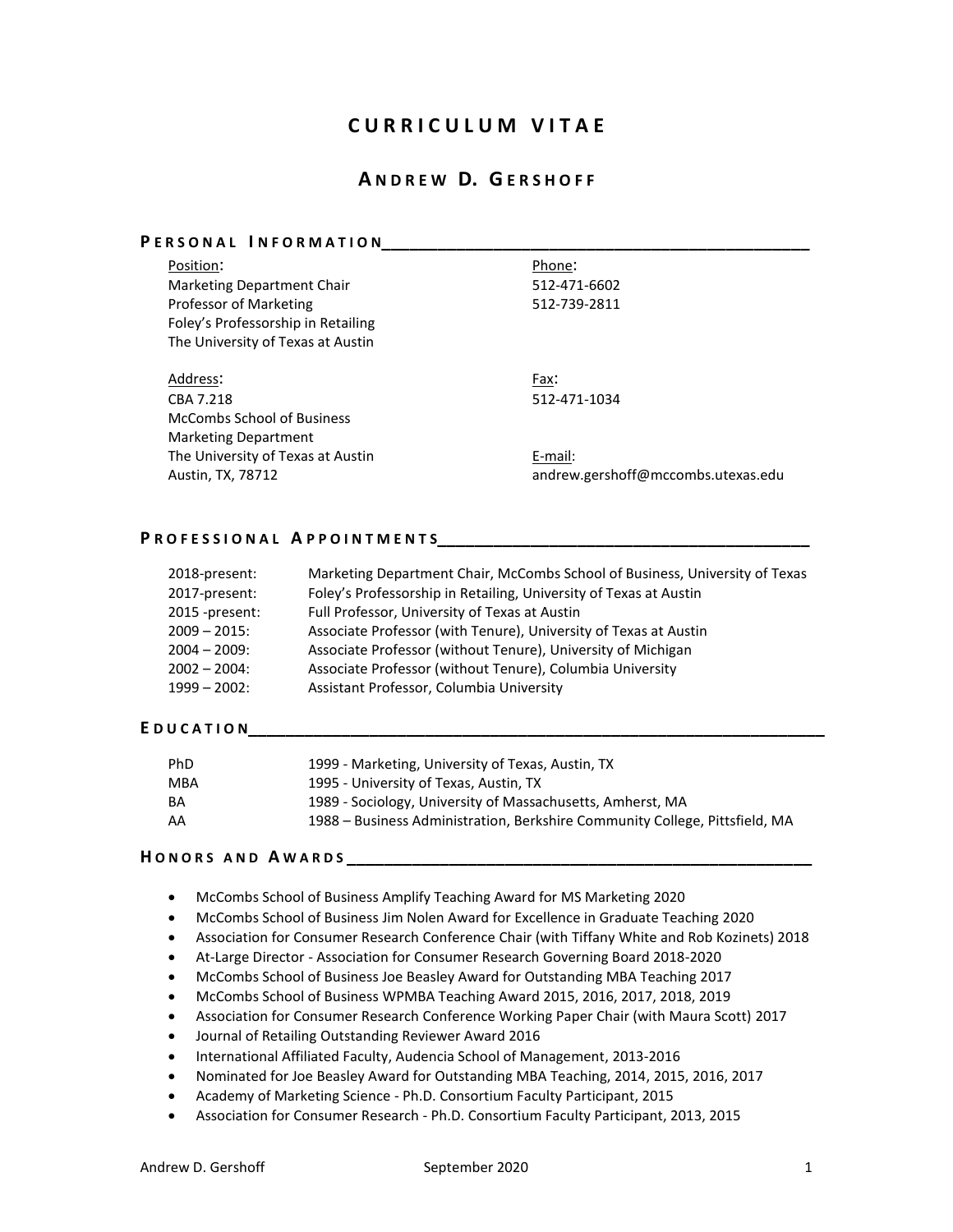- Co-chair (with Katherine Burson): Society for Consumer Psychology Track at the American Psychological Association Annual Convention, Washington D.C., 2014
- Invited Participant, Marketing in Israel Conference, 2013
- McCombs School of Business, Outstanding MBA Core Faculty Teaching Award, 2013
- x McCombs School of Business, Faculty Honor Roll Undergraduate Teaching Award, 2010
- Steven M. Ross School of Business, Ph.D. Teaching Excellence Award, 2009
- Steven M. Ross School of Business, Global MBA Teaching Excellence Award, 2008
- x Sheth Doctoral Consortium , American Marketing Association, Faculty Participant, 2007
- x Haring Symposium Faculty Participant, 2007
- x Marketing Science Institute Young Scholar Award, 2005
- University of Texas Outstanding Doctoral Dissertation Award Nominee, 1999
- American Marketing Association Sheth Doctoral Consortium Fellow, 1998
- x William S. Livingston Graduate Fellowship, 1998-1999
- Haring Symposium Fellow, 1996
- Southern Marketing Association Doctoral Consortium Fellow, 1995
- x University of Texas Graduate School of Business Sord Scholar Award 1995

### **R E S E A R C H I N T E R E S T S \_\_\_\_\_\_\_\_\_\_\_\_\_\_\_\_\_\_\_\_\_\_\_\_\_\_\_\_\_\_\_\_\_\_\_\_\_\_\_\_\_\_\_\_\_\_\_\_\_\_\_**

Interpersonal Estimation Preference Prediction Word-of-Mouth Fairness, Trust, and Betrayal Mental Accounting

### **R E F E R E E D P U B L I C A T I O N S \_\_\_\_\_\_\_\_\_\_\_\_\_\_\_\_\_\_\_\_\_\_\_\_\_\_\_\_\_\_\_\_\_\_\_\_\_\_\_\_\_\_\_\_\_\_\_**

- 1) Han, Eunjoo and Andrew D. Gershoff, (2019) "Lots to Do or Lots of Ways to Do It? The Role of Mood and Mindset on Goal Motivation͟*Journal of Consumer Psychology,* 29, no. 2: 187-206.
- 2) Han, Jerry and Andrew D. Gershoff (2018), "The Role of Perceived Control in Estimates of Temporal and Physical Distance." - Journal of Consumer Psychology, 25, no. 4: 629-643.
- 3) Packard, Grant, Andrew D. Gershoff, and David B. Wooten (2016), "When Boastful Word of Mouth Helps Versus Hurts Social Perceptions and Persuasion," Journal of Consumer Research, 43 (1): 26-43.
- 4) Burson, Katherine A., and Andrew D. Gershoff (2015), "Marketing Actions That Influence Estimates of Others Also Shape Identity," Journal of Consumer Psychology, 25, no. 3: 495-503.
- 5) Gershoff, Andrew D. and Judy K. Frels (2015), "Just What Makes It Green? The Role of Centrality of Green Product Attributes in Evaluations of Greenness," Journal of Marketing, 79, no. 1: 97-110.
- 6) Soster, Robin L., Andrew D. Gershoff, William O. Beardon (2014), "The Bottom Dollar Effect: The Influence of Spending to Zero on Pain of Payment and Satisfaction," Journal of Consumer *Research*. 41, no. 3: 656-677.
- 7) Gershoff, Andrew D., Ran Kivetz, and Anat Keinan (2012) "Consumer Response to Versioning: How Brands' Production Methods Affect Perceptions of Unfairness." Journal of Consumer *Research.* 39, no. 2: 382-398.
- 8) Gershoff, Andrew D. and Katherine A. Burson (2011) "Knowing Where They Stand: The Role of Inferred Distributions in Misestimates of Relative Standing." Journal of Consumer Research - Lead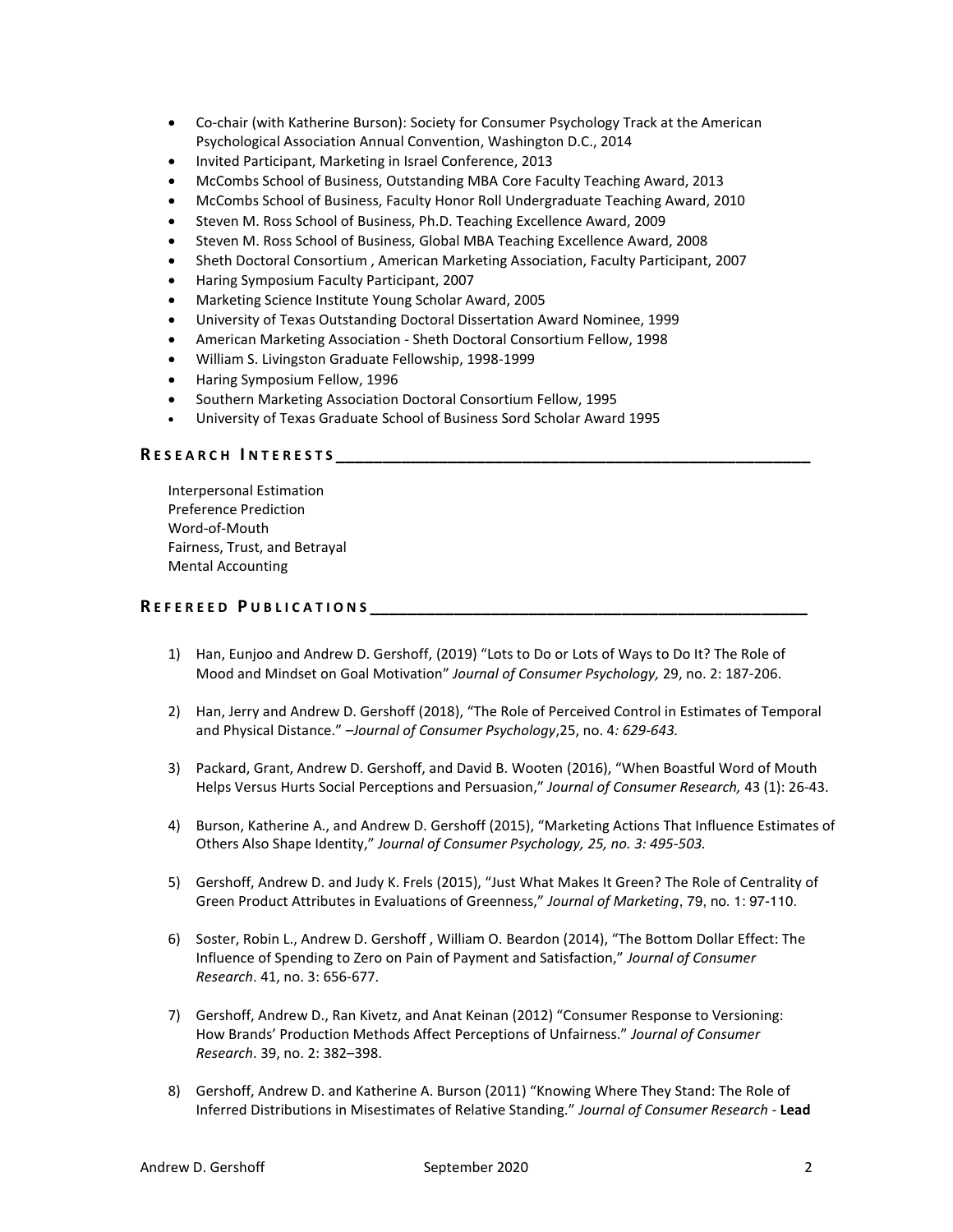**Article**. 38, no. 3: 407-419.

- 9) Gershoff, Andrew D. and Jonathan J. Koehler (2011) "Safety First? The Role of Emotion in Betrayal Aversion." Journal of Consumer Research. 38, no. 1: 140-150.
- 10) Gershoff, Andrew D., Ashesh Mukherjee and Anirban Mukhopadhyay, (2008) "What's Not to Like? Preference Asymmetry in the False Consensus Effect.<sup>*"*</sup> Journal of Consumer Research. 35, no. 1: 119-125.
- 11) Gershoff, Andrew D., Ashesh Mukherjee and Anirban Mukhopadhyay (2007) "How Do We Love It? Let Me Count the Ways: Attribute Ambiguity, and the Positivity Effect in Agent Evaluation," *Journal of Consumer Research.*33, no. 4: 494-505.
- 12) Gershoff, Andrew D., Ashesh Mukherjee and Anirban Mukhopadhyay (2006) "'I Love it' or 'I Hate it?' The Positivity Effect of Stated Preferences for Agent Evaluation," Marketing Letters. 17: 103-117.
- 13) Gershoff, Andrew D. and Gita V. Johar, (2006) "How Well Do You Know Me? Consumer Calibration of Others' Knowledge," Journal of Consumer Research. 32, no. 4: 496-503.
- 14) Koehler, Jonathan J. and Andrew D. Gershoff (2005) "Betrayal Aversion is Reasonable," *Behavioral and Brain Sciences*. 28, no. 4: 556-557.
- 15) Broniarczyk, Susan M. and Andrew D. Gershoff (2003) "The Reciprocal Effects of Brand Equity and Trivial Attributes," Journal of Marketing Research. 40, no. 2: 161-175.
- 16) Gershoff, Andrew D., Ashesh Mukherjee and Anirban Mukhopadhyay (2003), "Consumer Acceptance of On-line Agent Advice: Extremity and Positivity Effects," Journal of Consumer *Psychology*. 13, no. 1-2: 161-170.
- 17) Koehler, Jonathan J. and Andrew D. Gershoff (2003), "Betrayal Aversion: When Agents of Protection Become Agents of Harm," Organizational Behavior and Human Decision Processes. 90 no. 2: 244-261.
- 18) Gershoff, Andrew D., Susan M. Broniarczyk, and Patricia M. West (2001), "Recommendation or Evaluation? Task Sensitivity in Information Source Selection," Journal of Consumer Research. 28, no. 3: 413-438.
- 19) Gershoff, Andrew D. and Patricia M. West (1998), "Using a Community of Knowledge to Build Intelligent Agents," Marketing Letters. 9, no 1: 79-91.
- 20) Broniarczyk, Susan M. and Andrew D. Gershoff (1997), "Meaningless Differentiation Revisited," in *Advances in Consumer Research*, ed. Merrie Brucks and Debbie MacInnis, Vol. XXIV, Provo, UT: Association for Consumer Research, 223-228.

## BOOK CHAPTERS AND OTHER PUBLICATIONS

1) Kozinets, Robert V., Andrew D. Gershoff, and Tiffany Barnett White (2020), "Introduction to Special Issue: Trust in Doubt - Consuming in a Post Trust World," Journal of the Association for Consumer *Research.* 5, 2, 130-136.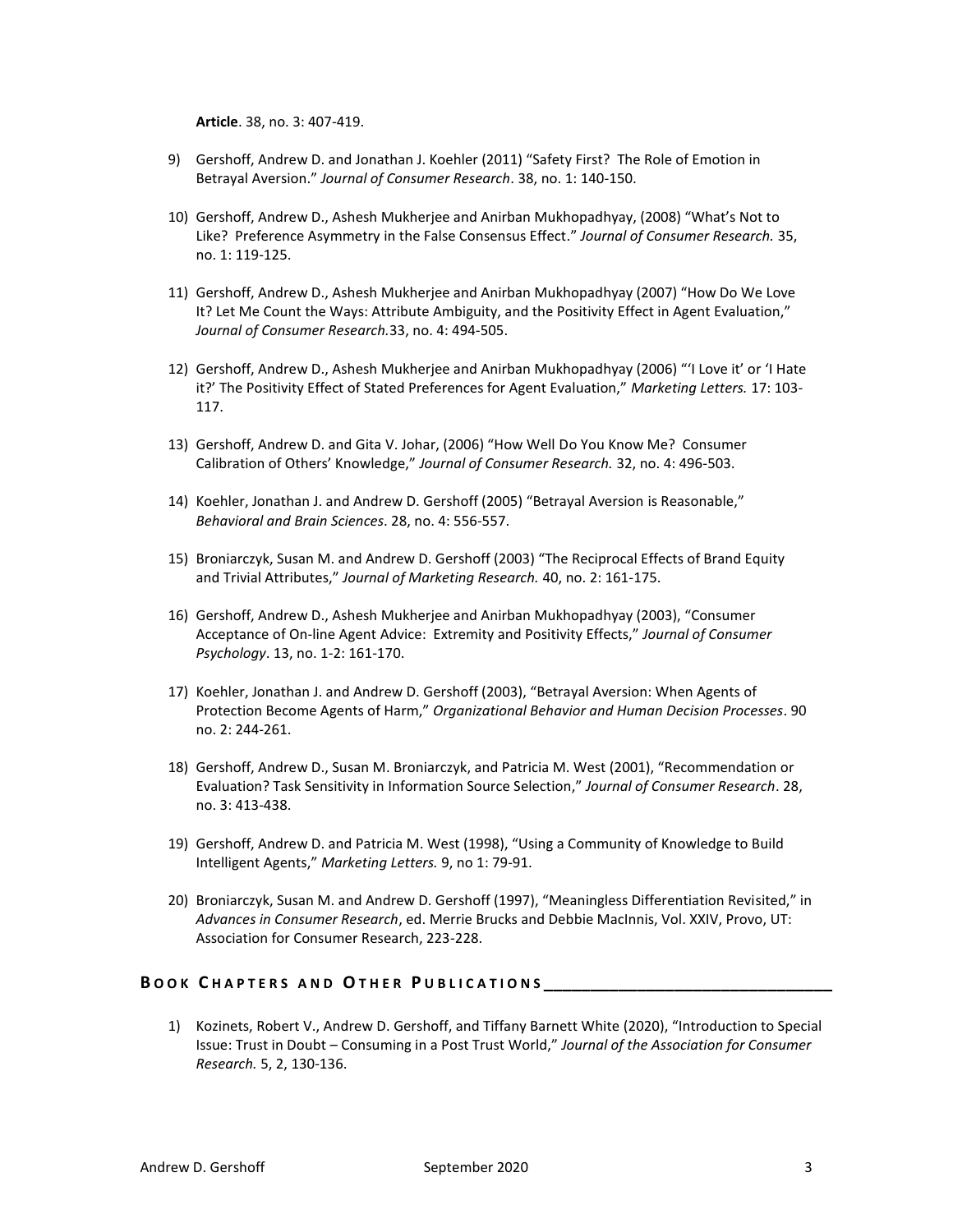- 2) Gershoff, Andrew D. and Ashesh Mukherjee (2015), "Online Social Interaction," in *Cambridge Handbook of Consumer Psychology,* Michael Norton, Derek Rucker, and Cait Lamberton, Ed. pg. 476- 503.
- 3) Gershoff, Andrew D. and Julie I. Irwin (2011), "Why Not Choose Green? Consumer Decision Making for Environmentally Friendly Products," in The Oxford Handbook of Business and the *Natural Environment*, Pratima Bansal and Andrew J. Hoffman, Ed. pg. 366-383.
- 4) Gershoff, Andrew D. (2011), "Consumer Perceptions of Advisors," in *Consumer Insights: Findings from Behavioral Research*, Joe Alba, Ed.
- 5) Gershoff, Andrew and Eric Johnson (August 2003), "Avoid the Trap of Thinking Everyone is Just Like You," in Financial Times, Friday, August 29, pg. 7.

## WORKING PAPERS

- 1) Doering, Tim, Andrew D. Gershoff, and Katherine Burson, "Mere Packaging and Consumer Choice: How Unnecessary Packaging Can Increase Product Value."
- 2) Mukherjee, Ashesh, Seung Yun Lee, and Andrew D. Gershoff, "When Do Limited Time Offers Increase Versus Decrease Purchase Intent? A Reactance Perspective - in preparation for *Journal of Consumer Psychology*.
- 3) Namkoong, Jae-Eun, Jerry Han, and Andrew D. Gershoff, "When Bad Things Happen to Bad Firms. The Role of Karmic Thinking on Consumer Evaluations." - Under Review *Journal of Public Policy and Marketing*.
- 4) Namkoong, Jae-Eun and Andrew D. Gershoff "The Effect of Closure on Cognitive Representation and Subjective Knowledge after Consumer Learning" - Under Review Journal of Consumer Behaviour.
- 5) Namkoong, Jae Eun, and Andrew D. Gershoff, "Now That It's Over, It's Not So Bad: The Role of Closure on in Evaluations of Product Failure,"  $-$ in preparation for *Journal of Consumer Psychology*.
- 6) Lee, Hyunjung and Andrew D. Gershoff, "Consumer Decisions to Ask for Help" In preparation for *Journal of Marketing*.
- 7) Lee, Hyunjung and Andrew D. Gershoff, "Thanks for What I've Got and Thanks for What I've Not: What We Are Grateful For Motivates Distinct Pro-social Consumption Behaviors"

## **OTHER PROJECTS IN PROGRESS**

- 1) Andrew D. Gershoff and Judy K. Frels, "The Role of Construal Level and Centrality in Evaluations of Environmentally Friendly Products"
- 2) Han, Jerry and Andrew D. Gershoff, "The Role of Perceived Control in Estimates of the Value of Money and Time"
- 3) Namkoong, Jae-Eun and Andrew D. Gershoff, "Let Me Finish It: How Desire for Closure Influences Goals and Satiation"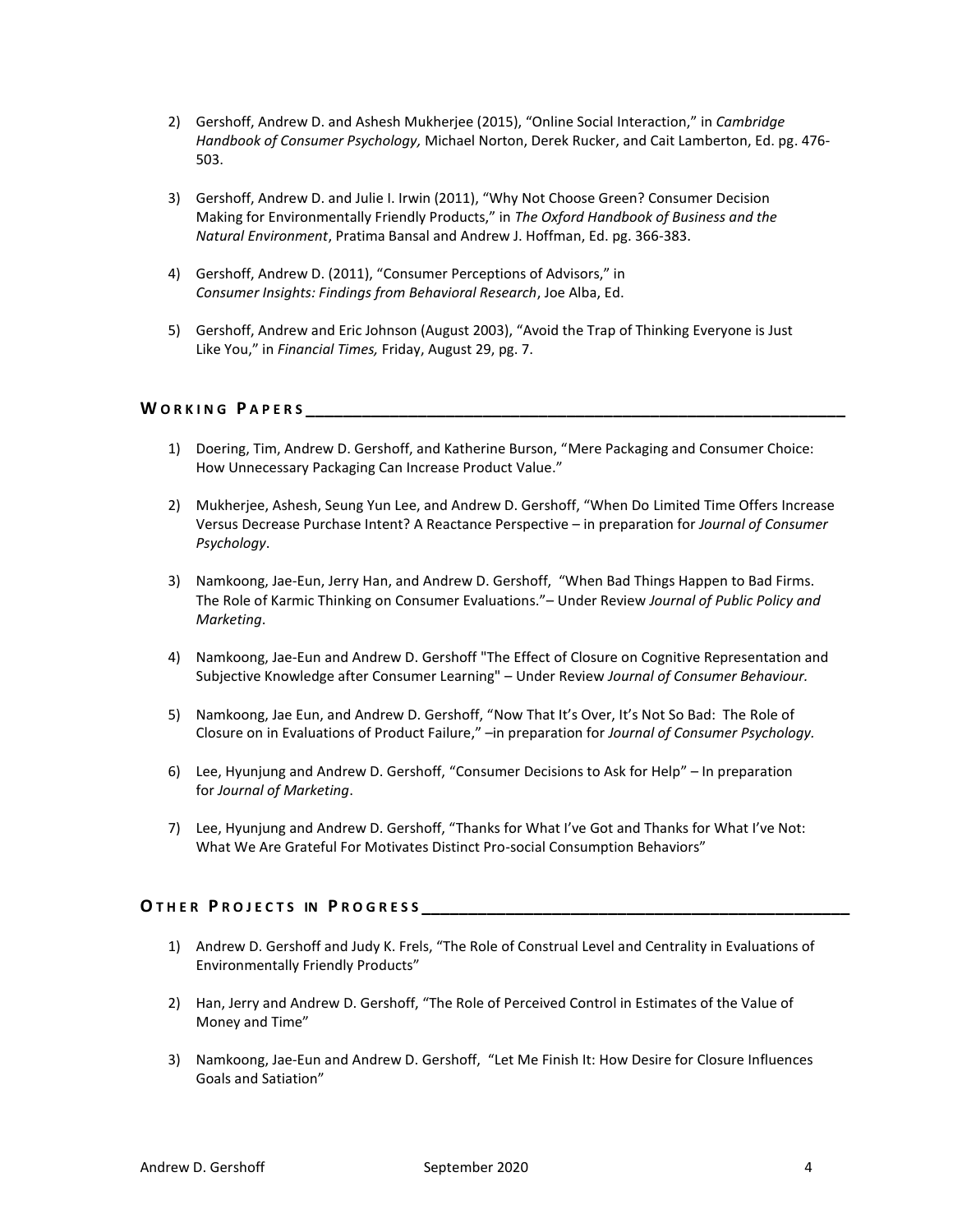4) Lee, Jiyoung and Andrew D. Gershoff, "The Effect of Privacy Concerns on Commitment Avoidance"

## **R E F E R E E D C O N F E R E N C E P R E S E N T A T I O N S \_\_\_\_\_\_\_\_\_\_\_\_\_\_\_\_\_\_\_\_\_\_\_\_\_\_\_\_\_\_\_\_\_\_**

- 1) "Mere Packaging and Consumer Choice: How Unnecessary Packaging Can Increase Product Value" (with Time Doering and Katherine Burson) Association for Consumer Research Annual Conference, Paris (Virtual) 2020.
- 2) "Preserving Essence: The Mere Packaging Effect," (with Tim Doering and Katherine Burson), Association for Consumer Research Annual Conference, Atlanta 2019.
- 3) "A Discussion of Trust and Distrust in Word of Mouth," Panel discussion at Association for Consumer Research Annual Conference, Dallas 2018.
- 4) *"*Mere Packaging and Consumer Choice," (with Tim Doering and Katherine Burson), Association for Consumer Research Annual Conference, Dallas 2018.
- 5) "I Can Do More with My Time, but Less with My Money: The Role of Control on Resource Instrumentality Perceptions," (with Jerry Han and Adriana Samper), Society for Consumer Psychology Conference, Dallas 2018.
- 6) "Sharing Personal Information for Connection: The Effect of Social Exclusion on Consumer Self-Disclosure to Brands," (with Jiyoung Lee), Society for Consumer Psychology Conference, Dallas 2018.
- 7) "When Do Limited Time Offers Work? A Reactance Perspective," (with Ashesh Mukherjee and Seung Lee), Association for Consumer Research Conference, San Diego, October 2017.
- 8) "I Want to Share My Information!: The Effects of Social Exclusion on Consumers' Information Disclosure Intentions," (with Jiyoung Lee), Association for Consumer Research Conference, San Diego, October 2017.
- 9) "I Can Do More with My Time, but Less with My Money: The Role of Control on Resource Efficacy Perceptions," (with Jerry Han and Adriana Samper), Association for Consumer Research Conference, San Diego, October 2017.
- 10) "Divine Intervention: How Illusory Causal Perception Reduces Consumer Punishment After Bad Things Happen to Bad Firms," (with Jae-Eun Namkoong, and Jerry Jisang Han), Association for Consumer Research Conference, New Orleans, October 2015.
- 11) "Trust Me, I Know! The Impact of Source Self-Enhancement on Persuasion in Word-of-Mouth," (with Grant Packard and David Wooten), Association for Consumer Research Conference, New Orleans, October 2015.
- 12) "Too Concerned to Commit: The Effect of Privacy Concerns on Consumers' Preference For Flexibility" (with Jiyoung Lee), Association for Consumer Research Conference, New Orleans, October 2015.
- 13) "Lots to Do or Lots of Ways to Do It? The Role of Mood and Mindset on Goal Motivation," (with Eunjoo Han), Association for Consumer Research Conference, New Orleans, October 2015.
- 14) "The Effect of Privacy Concerns on Consumers' Preference for Flexibility," (with Jiyoung Lee), Society for Consumer Psychology Conference, Phoenix, February 2015.
- 15) "Thanks for What I've Got and Thanks for What I've Not: The Effects of Two Types of Gratitude on Prosocial Spending for Close and Distant Others," (with Hyunjung Lee), Association for Consumer Research Conference, Baltimore, October 2014.
- 16) "Pushing and Pulling the Future as I Want: The Moderating Effect of Feelings of Control on Consumer Temporal Distance Perception," (with Jerry Han) American Psychological Association Convention, Washington, D.C., August 2014.
- 17) "No Idle Boast: Consumer Responses to Self-Enhancing Sources of Product Information," (with Grant Packard and David B. Wooten) Society for Consumer Psychology Conference, Miami, March 2014.
- 18) "Pushing and Pulling the Future as I Want: The Moderating Effect of Feelings of Control on Consumer Temporal Distance Perception," (with Jerry Han) Society for Consumer Psychology Conference, Miami, March 2014.
- 19) "The Bottom Dollar Effect: How Resource Scarcity Influences Perceived Value and Satisfaction," (with Robin L. Soster and William O. Bearden) Association for Consumer Research Conference, Chicago, IL, October 2013.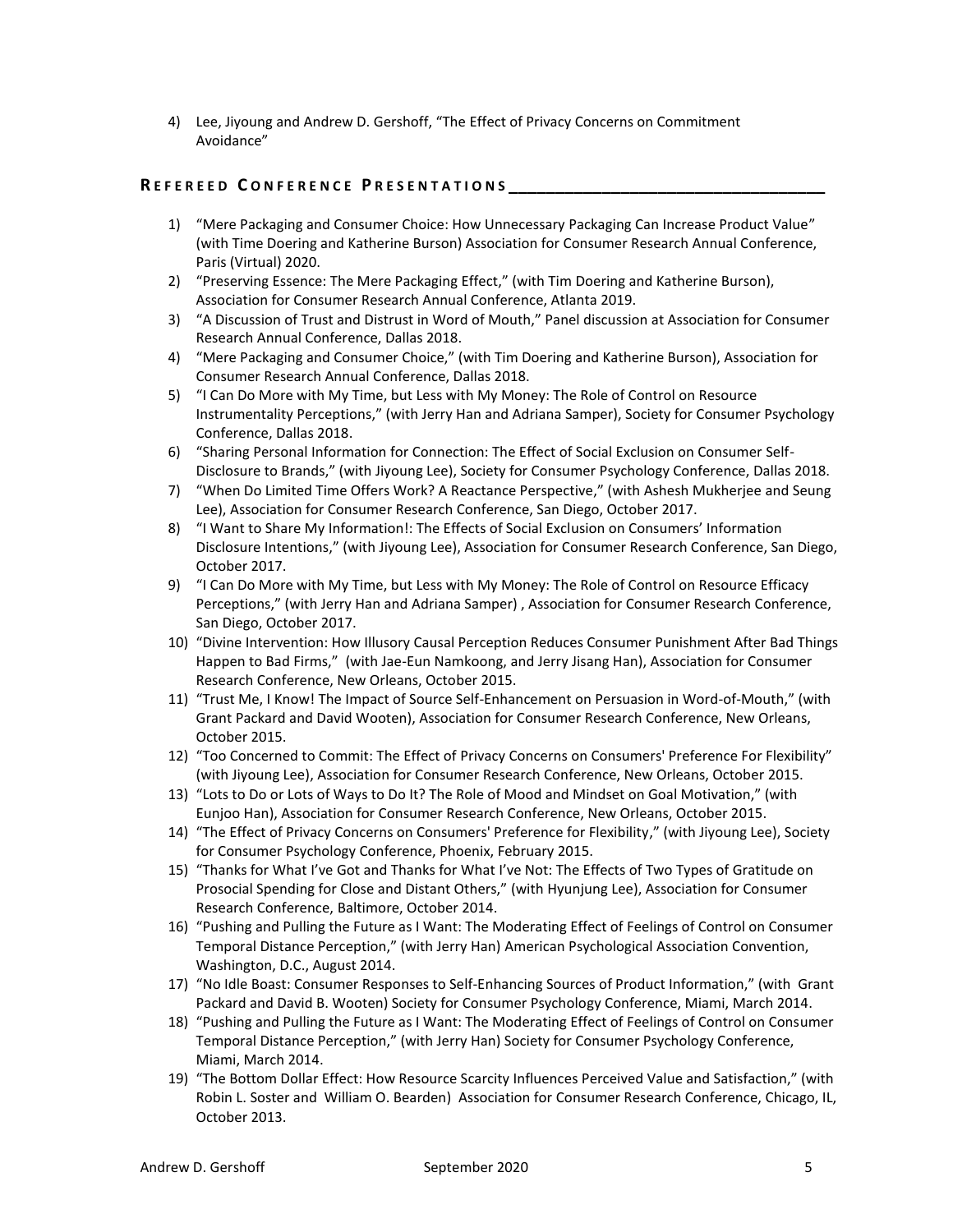- 20) "The Role of Centrality of Green Product Attributes in Evaluations of Greenness," (with Judy K. Frels) American Psychological Association Conference, Honolulu, HI, July 2013
- 21) "The Role of Centrality of Green Product Attributes in Evaluations of Greenness," (with Judy K. Frels) Marketing and Public Policy Conference, Washington D.C. June 2013
- 22) "Thanks for What I've Got and Thanks for What I've Not: The Effects of Being Grateful, and What We Are Grateful For, on Evaluations of Products," (with Hyunjung Lee) Society for Consumer Psychology Conference, San Antonio, February 2013
- 23) "Moving on and away: Psychological closure increases temporal and probabilistic psychological distance," (with Jae-Eun Namkoong)
- 24) "Tis Better to Give Than to Receive: Preference Estimates Conditioned on Own and Other's Preferences" (with Susan Broniarczyk) Association for Consumer Research Conference, Vancouver, BC, October 2012.
- 25) "Moving On and Away: Closure Increases Psychological Distance through Emotion" (with Jae Eun Namkoong) Association for Consumer Research Conference, Vancouver, BC, October 2012.
- 26) "Psychological Closure, Abstraction, and Subjective Knowledge" (with Jae Eun Namkoong) Society for Consumer Psychology Conference, Las Vegas, Nevada, February 2012.
- 27) "It's Just Me: The Role of Inferred Distributions in Estimates of Relative Standing" (with Katherine Burson) Association for Consumer Research Conference, Pittsburgh, PA, October 2009*.*
- 28) "A Brand in Hand: Symbolic Props in Self-Presentation" (with Grant Packard) Association for Consumer Research Conference, Pittsburgh, PA, October 2009*.*
- 29) "When Avoidable Losses Are Perceived as Gains: Repair Costs and Their Effects in New Product Purchases" (with Beatriz Pereira) Association for Consumer Research Conference, Pittsburgh, PA, October 2009*.*
- 30) "Consumer Knowledge as a Moderator for Specificity-Based Product Selection" (with Jason Stornelli) Association for Consumer Research Conference, Pittsburgh, PA, October 2009*.*
- 31) "The Role of Inferred Distributions in Estimates of Relative Standing" (with Katherine Burson) Society for Consumer Psychology Conference, San Diego, CA, February 2009*.*
- 32) "What's Not to Like? Preference Asymmetry in the False Consensus Effect" (with Ashesh Mukherjee and Anirban Mukhopadhyay), Society for Consumer Psychology Conference, Las Vegas, NV, February 2007*.*
- 33) "Few Ways to Love, Many Ways to Hate: Attribute Ambiguity and Positivity Effects in Agent Evaluation," (with Ashesh Mukherjee and Anirban Mukhopadhyay) Asian Association for Consumer Research Conference, Sydney Australia, June 2006.
- 34) "Few Ways to Love, Many Ways to Hate: Attribute Ambiguity and Positivity Effects in Agent Evaluation," (with Ashesh Mukherjee and Anirban Mukhopadhyay) Society for Consumer Psychology Conference, Miami, FL, February 2006.
- 35) "The Psychology of Versioning: Marginal Costs and Counterfactual Thinking as Determinants of Fairness Perceptions and Choice," (with Anat Keinan and Ran Kivetz) Society for Consumer Psychology Conference, Miami, FL, February 2006.
- 36) "How Well Do You Know Me? Consumer Calibration of Others' Knowledge" (with Gita Johar), Association for Consumer Research Conference, Portland, OR, October 2004.
- 37) "Tis Better to Give Than to Receive: Preference Estimates Conditioned on Own and Others' Preferences," (with Susan Broniarczyk) Society for Consumer Psychology Conference, San Francisco, CA, February 2004.
- 38) "Moderators of Betrayal Aversion" (with Jonathan Koehler), presented as part of special session at Association for Consumer Research Conference in Toronto, Canada, October 2003.
- 39) "Loves, Hates and In-Betweens: The Role of Preference Structures in Agent Choice," (with Ashesh Mukherjee and Anirban Mukhopadhyay) presented as part of special session at Association for Consumer Research Conference in Toronto, Canada, October 2003.
- 40) "The Psychology of Versioning: Marginal Costs and Counterfactual Thinking as Determinants of Fairness Perceptions and Choice," (with Ran Kivetz) presented as part of special session at Association for Consumer Research Conference in Toronto, Canada, October 2003.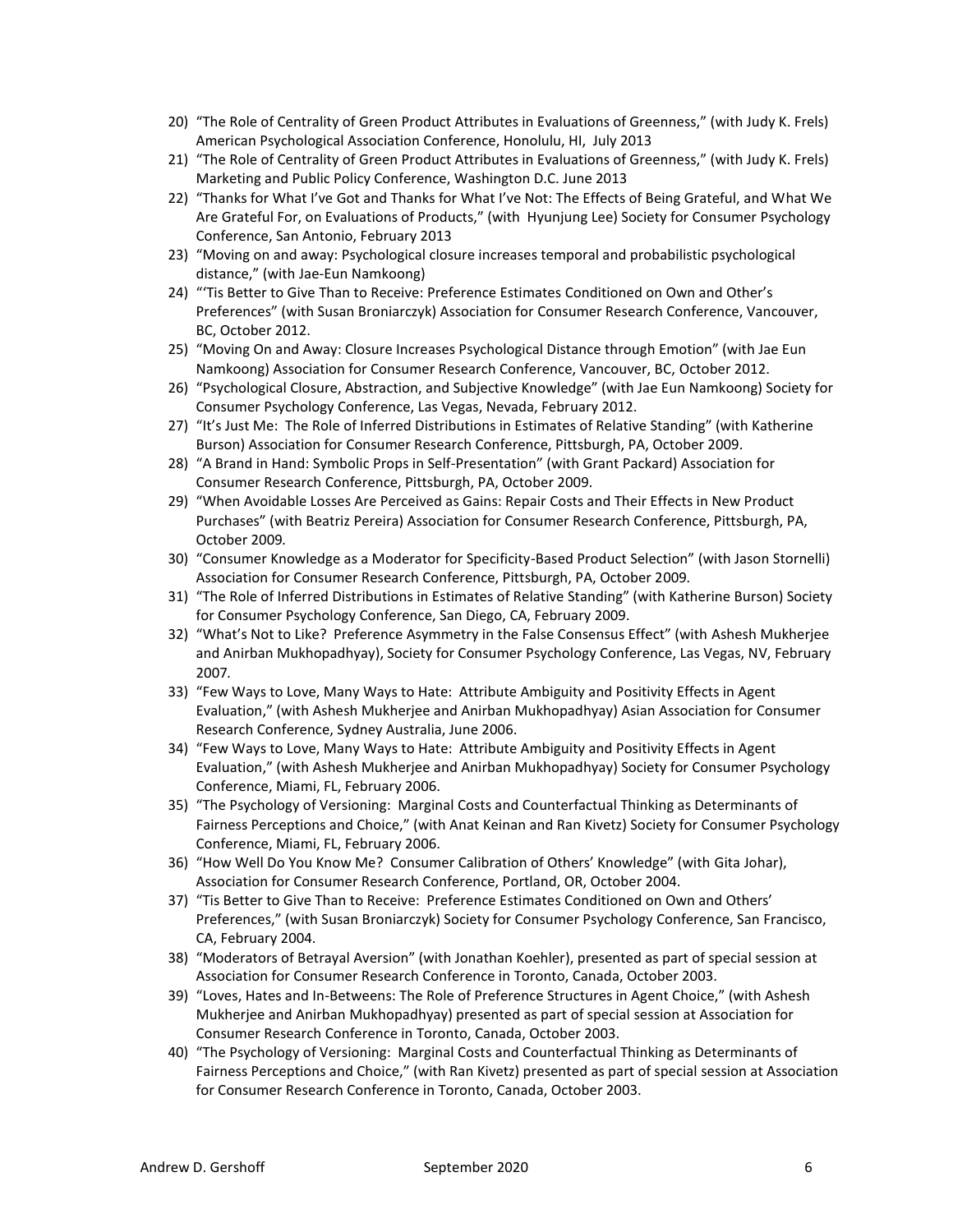- 41) "How Well Do You Know Me? Consumer Calibration of Others' Knowledge" (with Gita Johar) European Association for Consumer Research, Dublin Ireland, June 2003.
- 42) "Love, Hate and In-Between: Extremity and Positivity Effects in Informativeness of Consumer Preference," (with Ashesh Mukherjee and Anirban Mukhopadhyay) Society for Consumer Psychology Conference, New Orleans, LA, February 2003.
- 43) "The Impact of Other's Opinions on Decision Making: Role of Extreme Prediction Rate," (with Ashesh Mukherjee) Association for Consumer Research Conference, Salt Lake City, UT, October 2000.
- 44) "Consumer Agent Selection: Recommendations Versus Evaluations," (with Susan M. Broniarczyk and Patricia M. West) presented as part of special session at Association for Consumer Research Conference in Montreal, Canada, October 1998.
- 45) "Meaningless Differentiation Revisited," (with Susan M. Broniarczyk) Association for Consumer Research Conference in Tucson, Arizona, October 1996.
- 46) "The Role of Brand Equity in Product Differentiation," (with Susan M. Broniarczyk) presented as part of special session at Association for Consumer Research Conference in Tucson, Arizona, October 1996.

## **I N V I T E D P R E S E N T A T I O N S \_\_\_\_\_\_\_\_\_\_\_\_\_\_\_\_\_\_\_\_\_\_\_\_\_\_\_\_\_\_\_\_\_\_\_\_\_**

- 1) "The Effect of Closure on Cognitive Representation and Subjective Knowledge after Consumer Learning." (with Jae-Eun Namkoong), McGill University, May 2019.
- 2) "The Role of Perceived Control in Estimates of Temporal and Physical Distance." (with Jerry Han), University of Maryland, February 2018.
- 3) "No Idle Boast: Consumer Responses to Self-Enhancing Sources of Product Information," (with Grant Packard and David B. Wooten) Audencia Nantes School of Management, Nantes, France, April 2014.
- 4) "The Bottom Dollar Effect: How Resource Scarcity Influences Perceived Value and Satisfaction," (with Robin L. Soster and William O. Bearden) Audencia Nantes School of Management, Nantes, France, January 2014.
- 5) "The Role of Centrality of Green Product Attributes in Evaluations of Greenness," (with Judy K. Frels) Marketing In Israel Conference, Jerusalem, December 31, 2013.
- 6) "Talking Green, But Buying Brown," University of Texas Undergraduate Business Council, October 2013.
- 7) "The Role of Centrality of Green Product Attributes in Evaluations of Greenness," (with Judy K. Frels) Booth School of Business, University of Chicago, May 2013.
- 8) "Demanding Green, But Buying Brown: Consumer Psychology of Green Decision Making," University of Texas, NOVA program, April 2013.
- 9) "Psychological Closure, Abstraction, and Subjective Knowledge" (with Jae Eun Namkoong) University of Houston, March 2013.
- 10) "Demanding Green, But Buying Brown: Consumer Psychology of Green Decision Making," University of Texas QUEST program, March 2013.
- 11) "Psychological Closure, Abstraction, and Subjective Knowledge" (with Jae Eun Namkoong), Audencia Nantes School of Management, January 2013.
- 12) "Psychological Closure, Abstraction, and Subjective Knowledge" (with Jae Eun Namkoong), University of Arkansas, Fayetteville, March 2012.
- 13) "Psychological Closure, Abstraction, and Subjective Knowledge" (with Jae Eun Namkoong) University of Massachusetts, Amherst, April 2012.
- 14) "Demanding Green, But Buying Brown: Consumer Psychology of Green Decision Making," University of Texas LAMP program, February 2012.
- 15) "The Psychology of Versioning" (with Ran Kivetz and Anat Keinan), University of Texas at San Antonio, April 2010.
- 16) "Knowing Where They Stand: The Role of Inferred Distributions in Misestimates of Relative Standing" (with Katherine Burson), Hebrew University, Jerusalem, May 2010.
- 17) "Knowing Where They Stand: The Role of Inferred Distributions in Misestimates of Relative Standing" (with Katherine Burson), Indian Institute of Management, Calcutta, December 2009.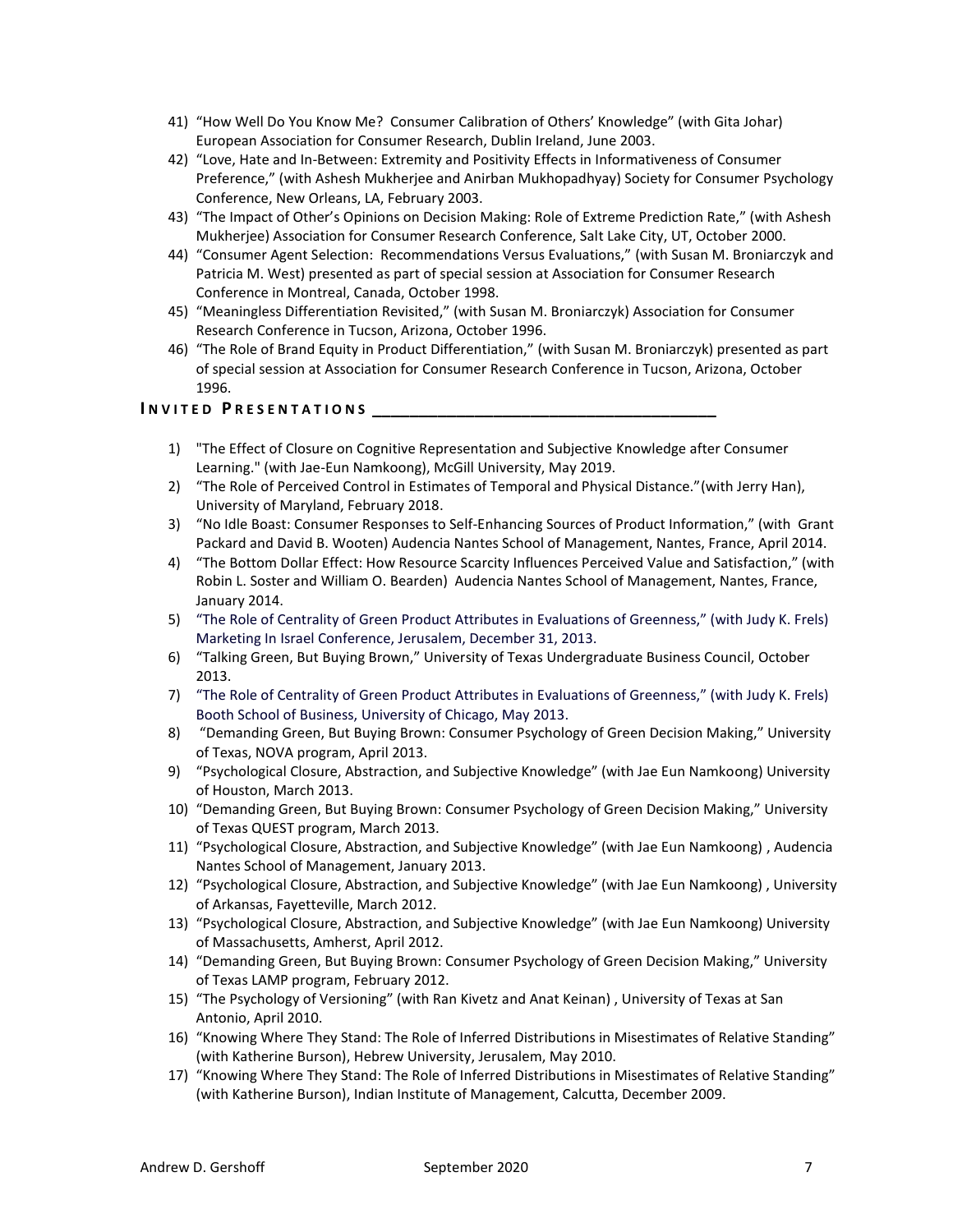- 18) "Knowing Where They Stand: The Role of Inferred Distributions in Misestimates of Relative Standing" (with Katherine Burson), University of Texas, San Antonio, Texas Regional Marketing Conference, 2009.
- 19) "The Psychology of Versioning" (with Ran Kivetz and Anat Keinan) University of Texas, February 2008.
- 20) "The Psychology of Versioning" (with Ran Kivetz and Anat Keinan) University of South Carolina, March 2008.
- 21) "The Psychology of Versioning" (with Ran Kivetz and Anat Keinan) University of Arizona, September 2006.
- 22) "How Well Do You Know Me? Consumer Calibration of Others' Knowledge" (with Gita Johar), University of Murcia, Spain May 2006.
- 23) "How Well Do You Know Me? Consumer Calibration of Others' Knowledge" (with Gita Johar), Arizona State University, February 2006.
- 24) "The Psychology of Manufacturing Process: Marginal Costs and Counterfactual Thinking as Determinants of Fairness Perceptions and Choice," (with Ran Kivetz), Ross School of Business Hosmer Lunch, October 2005.
- 25) "Avoiding Betrayal Over Choosing Safety? Moderators of Betrayal Aversion" (with Jonathan Koehler), Decision Science Conference, University of Michigan, May 2005.
- 26) "Who Do You Know? Consumer Calibration of Others' Knowledge" (with Gita Johar), Ross School of Business Hosmer Lunch, March 2005.
- 27) "How Well Do You Know Me? Consumer Calibration of Others' Knowledge" (with Gita Johar), Marketing Science Institute Young Scholars Conference, Park City Utah, January 2005.
- 28) "Moderators of Betrayal Aversion" (with Jonathan Koehler), Rutgers University, November 2003.
- 29) "Moderators of Betrayal Aversion" (with Jonathan Koehler), University of Michigan, October 2003.
- 30) "Loves, Hates and In-Betweens: Informativeness of Revealed Preferences in Agent Evaluation." (with Ashesh Mukherjee and Anirban Mukhopadhyay), Wharton School of Business, University of Pennsylvania, April 2003.
- 31) "Consumer Agent Evaluation," University of Texas, October 2001.
- 32) "Betrayal Aversion," Columbia University Marketing Camp, May 2000.
- 33) "Betrayal Aversion," Columbia University Social Psychology Network, June 2000.
- 34) "Consumer Agent Selection: Sensitivity to Task Dependence," Ohio State University Department of Marketing, January 1999.
- 35) "Using Others' Opinions to Predict Individual Preference for Aesthetic Products," (with Patricia M. West) Haring Symposium, University of Indiana, March 1995.

### **T E A C H I N G \_\_\_\_\_\_\_\_\_\_\_\_\_\_\_\_\_\_\_\_\_\_\_\_\_\_\_\_\_\_\_\_\_\_\_\_\_\_\_\_\_\_\_\_\_\_\_\_\_\_\_\_\_\_**

#### **MBA Courses**

Marketing Management (Core Course)

University of Texas McCombs School of Business Working Professional MBA Program

Spring 2020 (2 sections HMBA) - Students' Evaluation - 4.4 and 4.4 Spring 2019 (2 sections HMBA) – Students' Evaluation – 4.8 and 4.8<sup>1</sup> Spring 2018 (2 sections HMBA) – Students' Evaluation – 4.6 and 4.6 $^1$ Spring 2017 (2 sections HMBA) – Students' Evaluation – 4.8 and 4.6<sup>1</sup> Spring 2016 (2 sections HMBA) – Students' Evaluation – 4.8 and 4.5<sup>1</sup> Spring 2015 (2 sections HMBA) – Students' Evaluation – 4.8 and 4.8<sup>1</sup> <sup>1</sup> Faculty Honor Roll - Working Professional MBA Teaching Award

Marketing Management (Core Course)

University of Texas McCombs School of Business Full Time MBA Program

Fall 2018 (2 sections)  $-$  Students' Evaluation  $-$  4.4 and 4.0 Fall 2016 (2 sections)  $-$  Students' Evaluation  $-$  4.7 and 4.6<sup>1</sup> Fall 2015 (2 sections) – Students' Evaluation – 4.7 and 4.6<sup>2</sup> Fall 2014 (2 sections)  $-$  Students' Evaluation  $-$  4.4 and 4.4<sup>2</sup>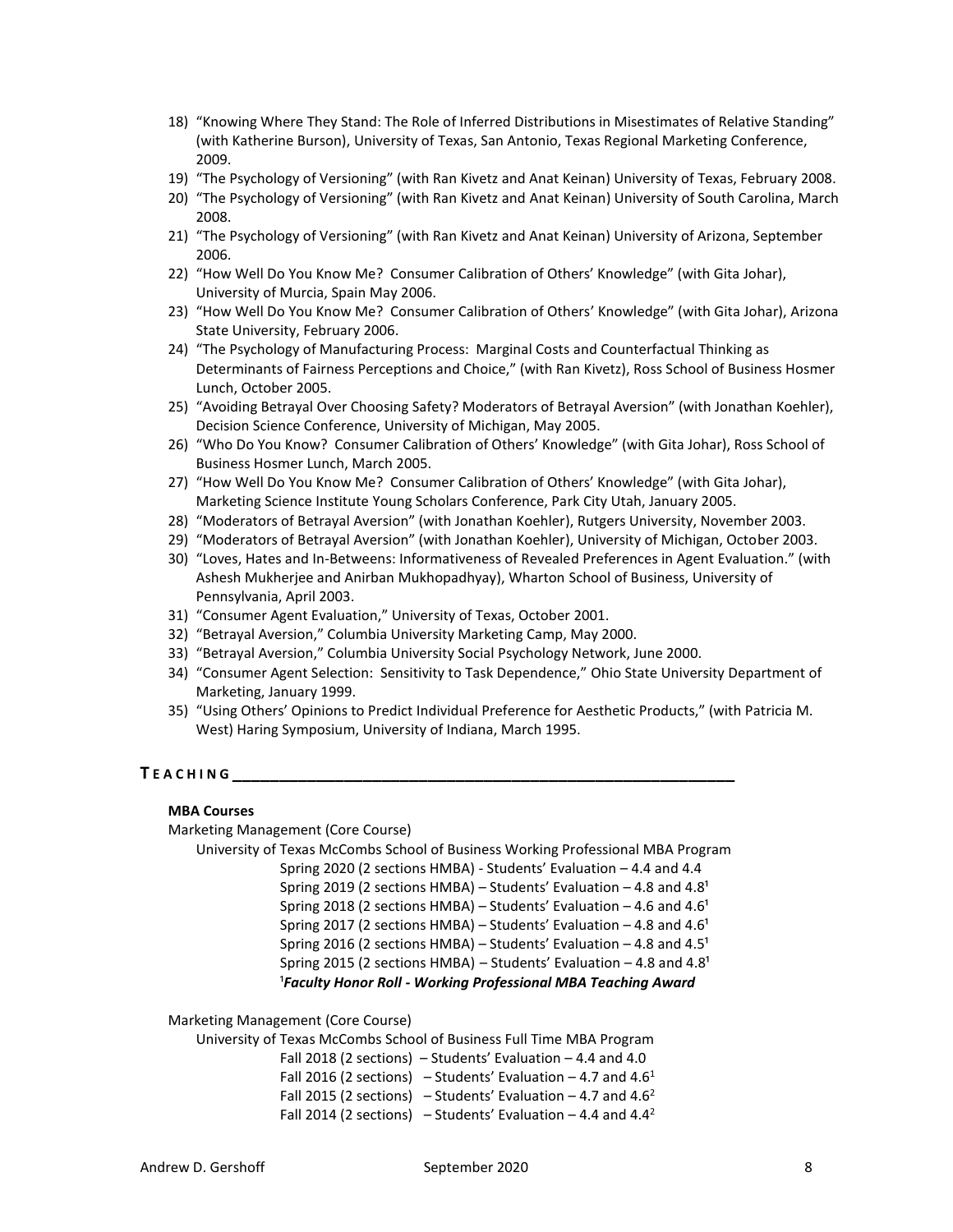Fall 2013 (2 sections)  $-$  Students' Evaluation  $-$  4.5 and 4.0<sup>2</sup> Fall 2012 (2 sections)  $-$  Students' Evaluation  $-$  4.7 and 4.5<sup>3</sup> Fall 2011 (2 sections)  $-$  Students' Evaluation  $-$  4.2 and 4.1 Fall 2010 (2 sections)  $-$  Students' Evaluation  $-$  3.5 and 4.0

## <sup>1</sup>Recieved Joe Beasley Award for Outstanding MBA Teaching ²*Nominated for Joe Beasley Award for Outstanding MBA Teaching* 3 *Outstanding MBA Core Teaching Award*

Marketing Management (Core Course)

| University of Texas McCombs School of Business MS Marketing Program |                                                            |  |  |
|---------------------------------------------------------------------|------------------------------------------------------------|--|--|
|                                                                     | Summer 2020 (MS Marketing) - Students' Evaluation - 4.9    |  |  |
|                                                                     | Summer 2019 (MS Marketing) – Students' Evaluation – $4.51$ |  |  |
|                                                                     | Summer 2018 (MS Marketing) - Students' Evaluation - 4.8    |  |  |
|                                                                     | Summer 2017 (MS Marketing) – Students' Evaluation – 4.9    |  |  |
|                                                                     | Summer 2016 (MS Marketing) $-$ Students' Evaluation $-5.0$ |  |  |

#### <sup>1</sup> Recieved Amplify Award for Inclusive Teaching

## Marketing Management (Core Course)

| University of Michigan, Ross School of Business Full Time MBA Program |                                              |
|-----------------------------------------------------------------------|----------------------------------------------|
| Summer 2009 (1 section)                                               | $-$ Students' Evaluation $-4.3$              |
| Spring 2009 (1 section)                                               | $-$ Students' Evaluation $-4.6$              |
| Summer 2008 (1 section)                                               | $-$ Students' Evaluation $-4.3$              |
| Fall 2007 (3 sections)                                                | $-$ Students' Evaluation $-4.4$              |
| Summer 2007 (1 section)                                               | $-$ Students' Evaluation $-4.8$ <sup>1</sup> |
| Fall 2006 (3 sections)                                                | $-$ Students' Evaluation $-4.4$              |
| Fall 2005 (3 sections)                                                | $-$ Students' Evaluation $-4.5$              |
| Fall 2004 (2 sections)                                                | $-$ Students' Evaluation $-4.8$              |
|                                                                       |                                              |

#### <sup>1</sup>MBA Teaching Excellence Award

|                                                                                                  | Marketing Management (Core Course)<br>Columbia University Full Time MBA Program |                                                                 |  |  |
|--------------------------------------------------------------------------------------------------|---------------------------------------------------------------------------------|-----------------------------------------------------------------|--|--|
|                                                                                                  | Spring 2003 (4 sections)                                                        | $-$ Students' Evaluation $-4.6$                                 |  |  |
|                                                                                                  |                                                                                 | Spring 2002 (4 sections) $-$ Students' Evaluation $-5.8$ (of 7) |  |  |
|                                                                                                  |                                                                                 | Spring 2001 (4 sections) $-$ Students' Evaluation $-6.3$ (of 7) |  |  |
| Consumer Behavior – University of Texas, McCombs School of Business MBA                          |                                                                                 |                                                                 |  |  |
|                                                                                                  | <b>Fall 2012</b>                                                                | $-$ Students' Evaluation $-4.3$                                 |  |  |
|                                                                                                  | Spring 2010                                                                     | $-$ Students' Evaluation $-4.6$                                 |  |  |
|                                                                                                  | Fall 2009                                                                       | $-$ Students' Evaluation $-4.3$                                 |  |  |
| Multidisciplinary Action Project (8 teams) - University of Michigan, Ross School of Business MBA |                                                                                 |                                                                 |  |  |
|                                                                                                  | Spring 2009                                                                     | $-$ Students' Evaluation $-4.3$                                 |  |  |
|                                                                                                  | Marketing Research - Columbia University MBA                                    |                                                                 |  |  |
|                                                                                                  | <b>Fall 2002</b>                                                                | - Students' Evaluation - 4.9                                    |  |  |
|                                                                                                  | <b>Fall 2001</b>                                                                | - Students' Evaluation - 6.7 (of 7)                             |  |  |
|                                                                                                  | Spring 2000                                                                     | - Students' Evaluation - 6.7 (of 7)                             |  |  |
|                                                                                                  | Fall 1999                                                                       | - Students' Evaluation - 6.4 (of 7)                             |  |  |
|                                                                                                  | Marketing of Services - Columbia University MBA                                 |                                                                 |  |  |
|                                                                                                  | Spring 2000                                                                     | - Students' Evaluation - 6.3 (of 7)                             |  |  |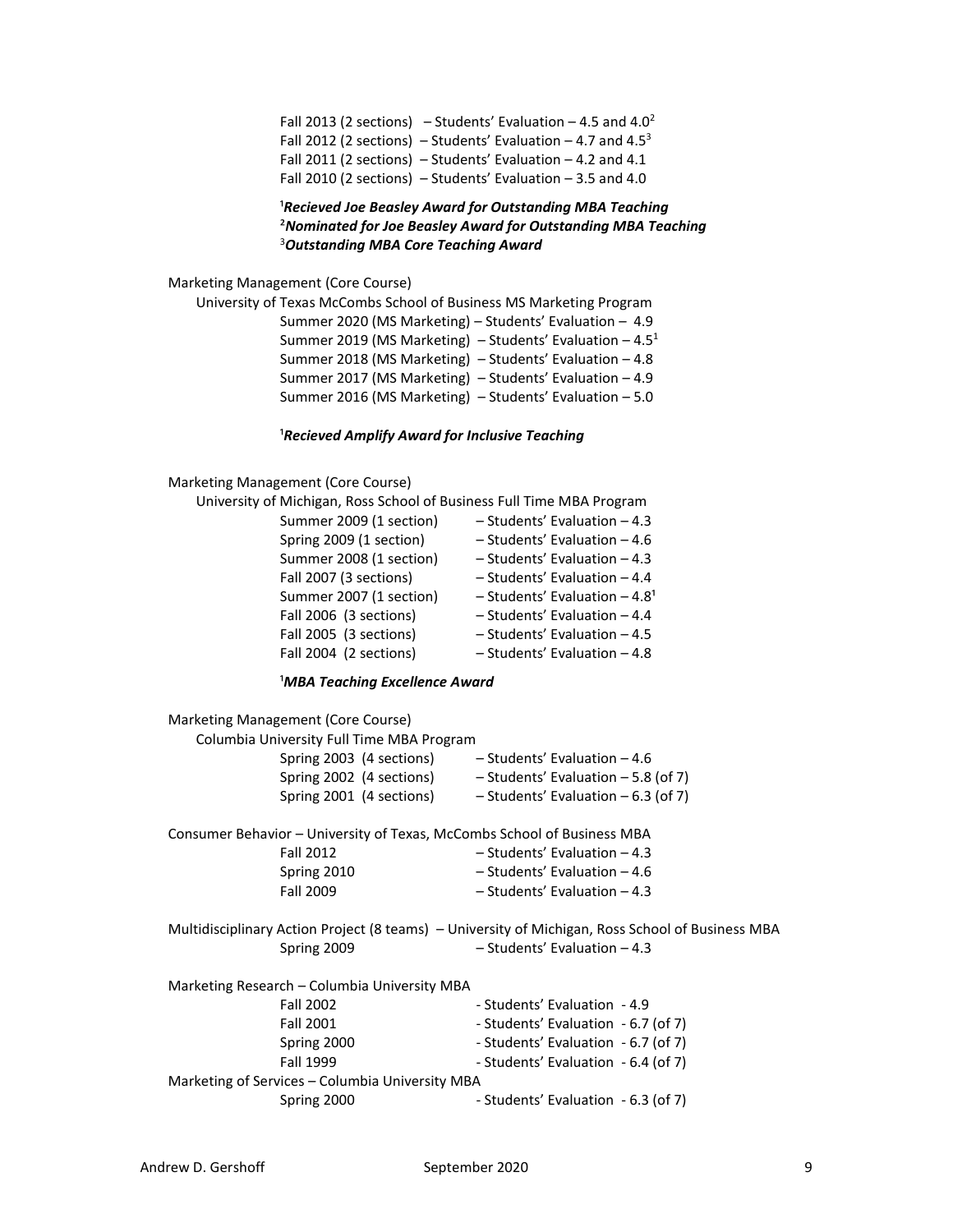**Ph.D. Courses** Buyer Behavior University of Texas, McCombs School of Business Fall 2013 ʹ StudentƐ͛ǀĂůƵĂƚŝŽŶ ʹ 5.0

#### **Undergraduate Courses**

Marketing Research – University of Texas, McCombs School of Business Spring 2010 ʹ ^ƚƵĚĞŶƚƐ͛ǀĂůƵĂƚŝŽŶ ʹ 4.96 *6 Faculty Honor Roll - Undergraduate Teaching Award*

## **E X E C U T I V E P R O G R A M S A N D O T H E R O F F - L O A D T E A C H I N G \_\_\_\_\_\_\_\_\_\_\_\_\_\_\_\_\_\_\_**

Columbia Business School ʹ Global MBA Marketing Core (Hong Kong) (2017) Columbia Business School - MBA Marketing Core (New York) (2012, 2014) Ross School of Business - Marketing Management (Hong Kong) (2008) William Davidson Institute – Marketing Management (Kazakhstan) (2008) William Davidson Institute - Marketing Management (Croatia) (2008) William Davidson Institute - Marketing Management (Turkey)(2007) Ross School of Business - Spectrum Health Custom Program (2006) USAID - Egyptian Entrepreneurial Training Development Program (2006, 2007) ENEA Business School, Murcia, Spain - Marketing Research (2005, 2006, 2007) ENEA Business School, Murcia, Spain - Consumer Behavior (2005, 2006, 2007) Columbia Business School - Marketing Management in the New Economy (2003) Columbia Business School - Bristol-Myers-Squibb Custom Program (2003) Columbia Business School - Marketing Management (2003) Columbia Business School - E-commerce: Creating Strategic Advantage (2002) Pfizer - Marketing Analytics Training Program (2000, 2001)

## **S T U D E N T A D V I S I N G \_\_\_\_\_\_\_\_\_\_\_\_\_\_\_\_\_\_\_\_\_\_\_\_\_\_\_\_\_\_\_\_\_\_\_\_\_\_\_\_\_\_\_\_\_\_\_\_\_\_\_\_\_\_\_**

## Dissertation Chair

Jiyoung Lee – Ph.D. University of Texas, Marketing (2019) Jerry Han - Ph.D. University of Texas, Marketing (2018) Hyunjung (Crystal) Lee - Ph.D. University of Texas, Marketing (2017) Eunjoo Han - Ph.D. University of Texas, Marketing (2016) Jae Eun Namkoong – Ph. D. University of Texas, Marketing (2014)

## Dissertation Committees

Gunes Biliciler - Ph.D. University of Texas, Marketing (Expected Graduation: Spring 2021) Frank Zhang – Ph.D. University of Texas, Marketing (2020) Jose Maillet - Ph.D. Audencia School of Management (2019) Grant Packard-Ph.D. University of Michigan, Marketing (2012) Jamil Palacios Bhanji - Ph.D. University of Texas, Psychology (2011) Anirban Mukhopadhyay - Ph.D. Columbia University, Marketing (2004) Anne Rogeveen - Ph.D. Columbia University, Marketing (2001)

## **R E V I E W E R S E R V I C E \_\_\_\_\_\_\_\_\_\_\_\_\_\_\_\_\_\_\_\_\_\_\_\_\_\_\_\_\_\_\_\_\_\_\_\_\_\_\_\_\_\_\_\_\_\_\_\_\_\_\_\_\_**

Journal of the Association for Consumer Research (Co-Editor Volume 5, Issue 2 2020) Journal of Consumer Psychology (Editorial Review Board 2015-present) Journal of Consumer Research (Editorial Review Board 2011-present) Journal of Retailing (Editorial Review Board 2015-present) International Journal of Marketing Research (Editorial Review Board 2017 - present)